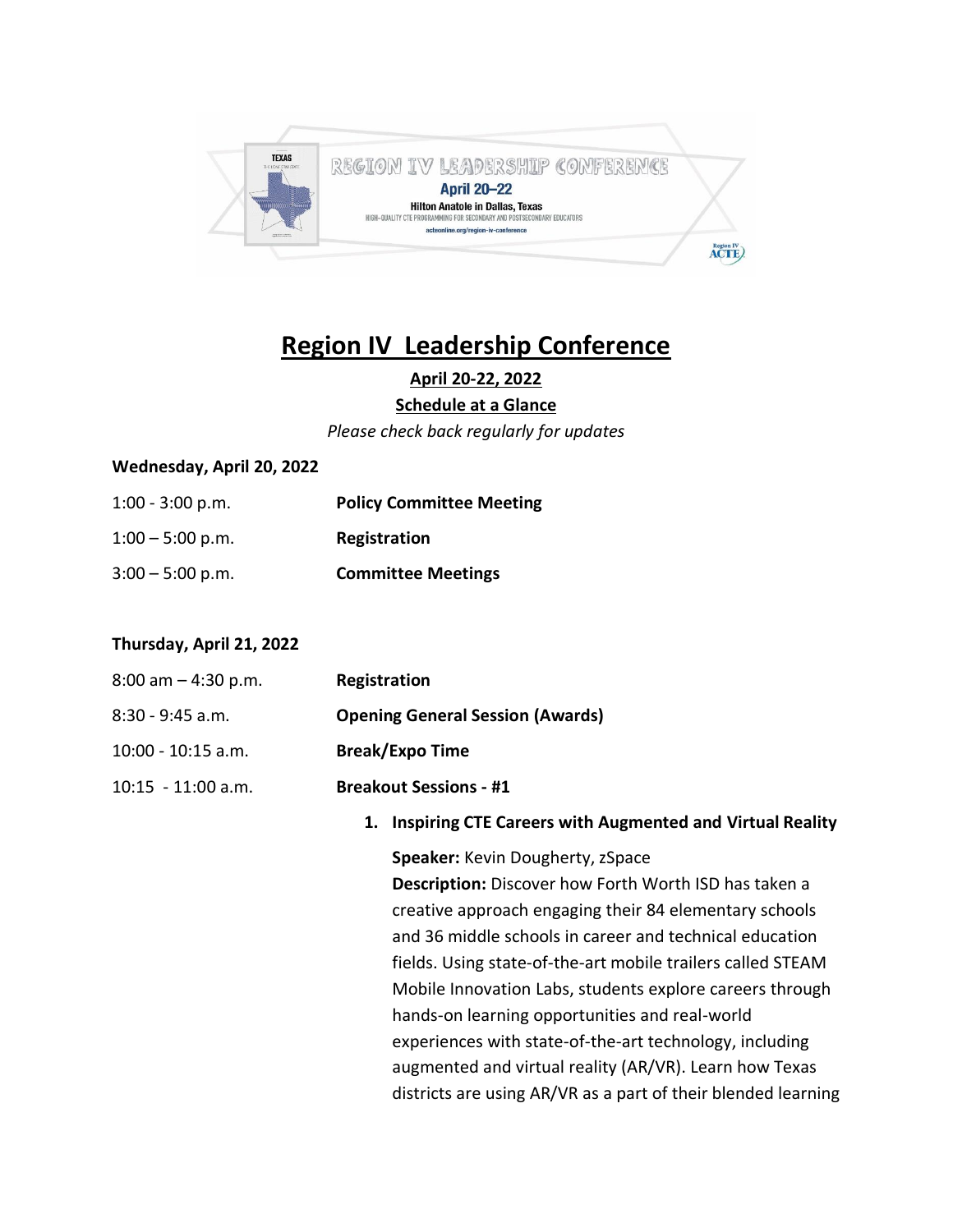strategy to prepare students for college and future STEM careers.

#### **2. Teaching and Learning Faster**

**Speakers:** John Foster, NOCTI and Sarah Martin, Katy Independent School District

**Description:** How can we speed up student learning and retention while simultaneously enhancing a teacher's ability to deliver technical content? You engage teachers in the use of micro credentials that validate students' knowledge and skills and provide them with a "quick win". By providing professional development on the concept of micro-credentialing and how to align it to existing content teachers feel empowered and motivated.

# **3. Best Practices in Professional Development and Keeping the CTE Community Connected**

**Speakers:** Mark Bosher and Robin Painovich, Career & Technical Association of Texas

**Description:** Harness talent, tools, and resources to provide engaging professional development and peer connections throughout the year. Ranging from statewide to the district level, scale able ideas for supporting CTE professionals in their role.

#### **4. Leveraging Cultural Competence for Classroom Success**

**Speaker:** Kuma Roberts, Arrowhead Consulting

**Description:** Participants will learn about what culture, culturally competent communication, the cultural competence continuum, and what it looks like when you are a culturally responsive organization and leader in order to enhance your engagement with students.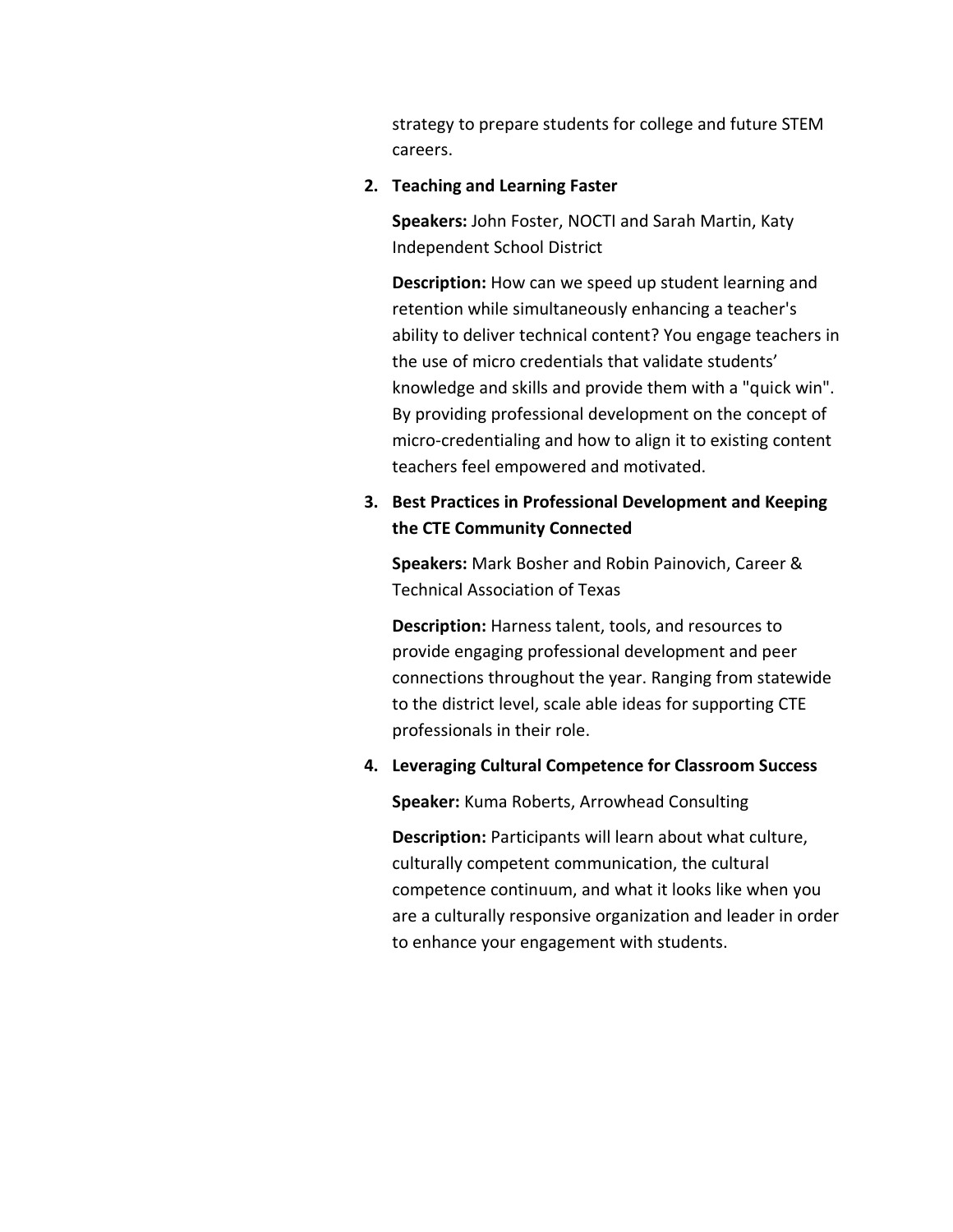11:15 a.m. – 12:00 p.m. **Breakout Session #2**

**1. Growing your programs-Counselors and Teachers United!**

**Speakers:** Michael Olgas, Las Cruces Public Schools and Merilee Saige, Organ Mountain High School

**Description:** Are you just starting a pathway or struggling to build and maintain student numbers? Join us as we will walk you through the key relationships you can use with all stakeholders to recruit students of all backgrounds. Learn how to advertise your pathways and get all staff to understand their importance.

#### **2. Enhance Your Curriculum by Integrating Ethics**

**Speaker:** Holly Atha, MBA Research & Curriculum Center

**Description:** Ethics is the foundation of great leadership. Teaching students to make good decisions based on a defined set of values helps form the core foundation of ethical leadership. Come learn about the ethics resources that are available through the Daniels Fund Ethics Initiative High School Program. Leave with a better understanding of ethics and access to numerous classroom resources including course guides, lesson modules, and more!

**3. The Value of Professional Development for Support Staff Speakers:** Kendra Allen, Canadian Valley Technology Center Dazsa Carter and Lorri Carlile, OkACTE, and Lisa Symsack, Tulsa Technology Center **Description:** Support staff is such a vital part of all school districts in the CareerTech system. Providing professional development, opportunities, and networking for your Support Staff members can increase involvement, instill pride, and encourage leadership within your state associations. This session will provide state leaders with information and guidance to promoting and strengthening Support Staff participation.

12:00 – 1:00 p.m. **Lunch**

1:00 - 1:45 p.m. **Breakout Sessions - #3**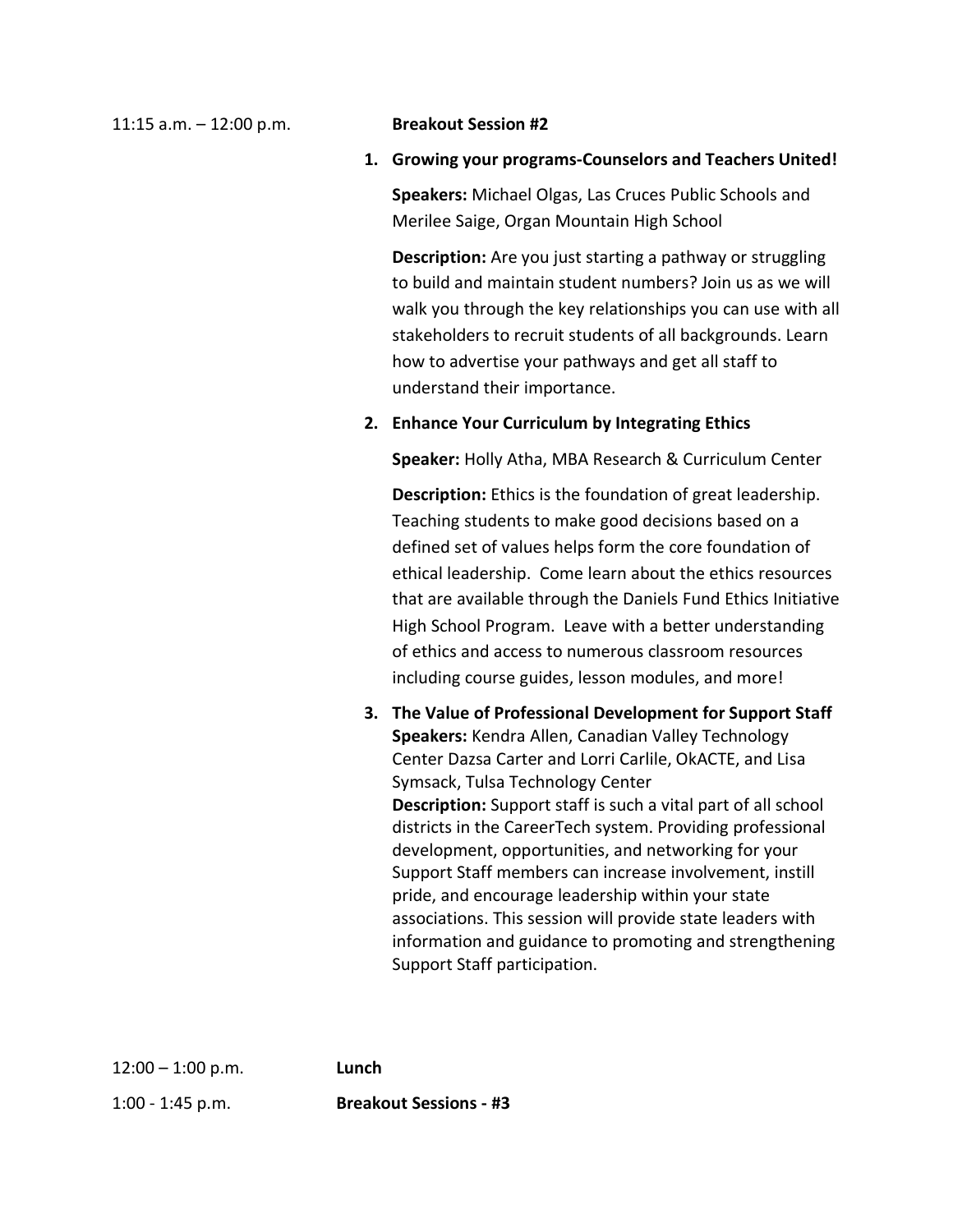#### **1. Navigate Workforce Certifications**

**Speakers:** Donna McKethan and Christine Holecek, Waco ISD

**Description:** Workforce Certifications...How do you navigate the waters of selection, implementation and success? Come aboard as we discuss how Waco ISD CTE navigates the certification ship. From a workforce certification selection process to student success, we will discuss how to make the waters a bit less turbulent.

# **2. Unconference: An Unconventional Approach to Professional Development**

**Speakers:** Dazsa Carter and Lorri Carlile, OkACTE

**Description:** Picture it - You're attending a conference and when you arrive, there's no agenda. A moderator gives the attendees an opportunity to decide what you'd like to learn or discuss. You and other participants gather to discuss these topics, researching and discovering together. And to add to the unfamiliar, if at any time you feel that you are no longer interested and lack engagement in the topic, you are encouraged to get up and leave..... As crazy as it sounds, this structure has been deemed as "very beneficial" or "some of the most enlightening professional development" that some of our participants have ever received.

This session will provide attendees with details and options on how to arrange this alternative structure to conference planning. We will unlock the options available when planning an "unconference" and we will give our attendees a trial run during the session.

#### **3. Motivating 21st Century Learners**

**Speakers:** Bart Taylor, Texas A&M University and Brandon Grace, Bryon Nelson Advanced Tech Center **Description:** Learning in the 21st Century has embraced a new look and feel, especially in the light of the current pandemic. From virtual classrooms to Zoom meetings, educators are exhausted. What we need to realize that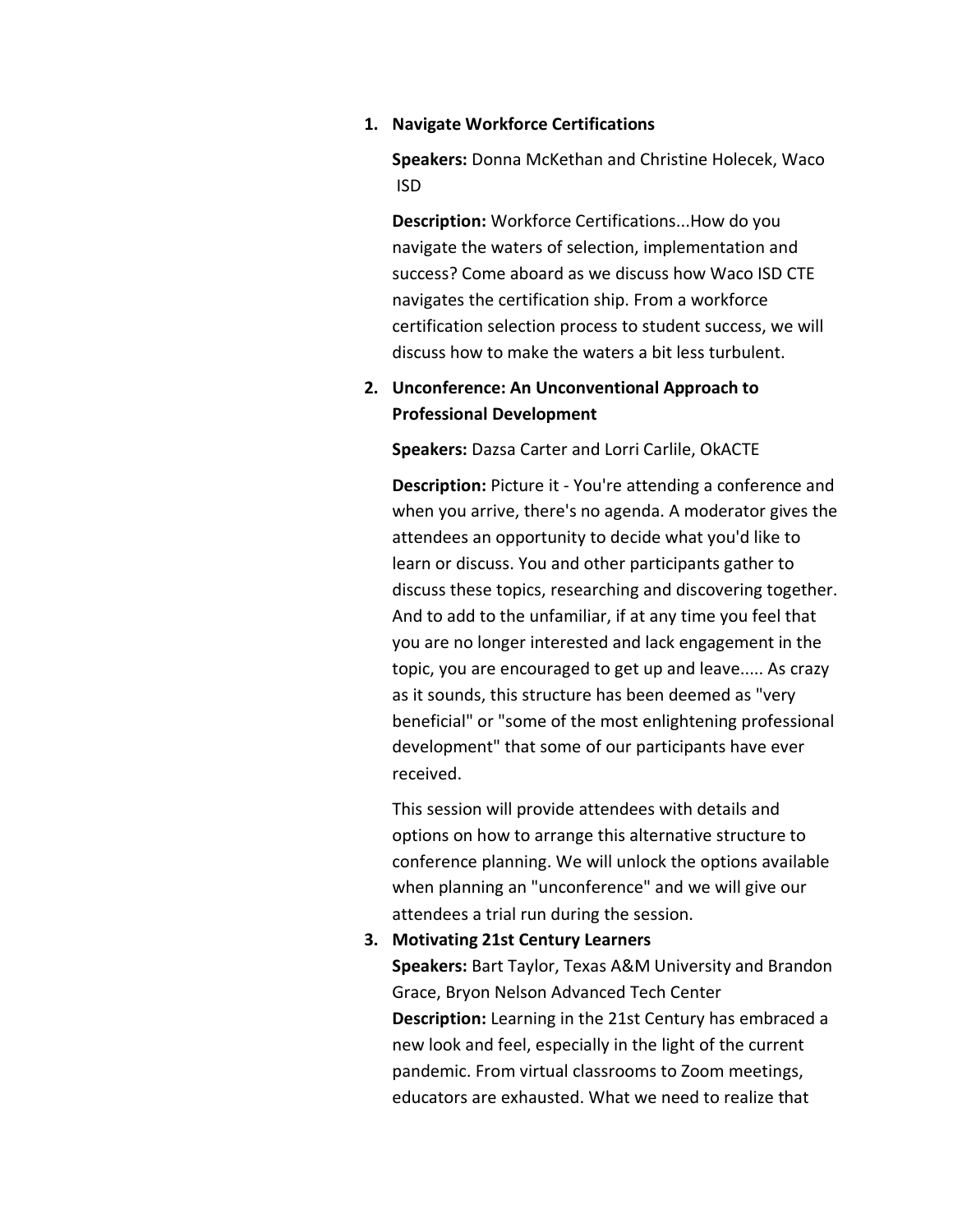|                    |                               | that we do not need to find Professional Development to<br>outsource out thinking as a teacher, but we need to find<br>those moments that re-inspire learning from within.<br>Motivating students is one of the most powerful tools in a<br>teacher's arsenal of instructional methods and knowing<br>what make's students intrinsically motivated to learn is the<br>key to success in any classroom. |  |
|--------------------|-------------------------------|--------------------------------------------------------------------------------------------------------------------------------------------------------------------------------------------------------------------------------------------------------------------------------------------------------------------------------------------------------------------------------------------------------|--|
| $2:00 - 2:45$ p.m. | <b>Breakout Sessions - #4</b> |                                                                                                                                                                                                                                                                                                                                                                                                        |  |
|                    |                               | 1. Validating Voices: A Perspective on How to Serve<br><b>Underserved Populations</b>                                                                                                                                                                                                                                                                                                                  |  |
|                    |                               | Speaker: Rana McVay, Tulsa Techology Center                                                                                                                                                                                                                                                                                                                                                            |  |
|                    |                               | Description: In this presentation attendees will learn how<br>our organization (OAMCTE - Oklahoma Association for<br>Minorites in Career & Technology Education) has<br>maintained relevance for over 30 year.<br>www.oamcteok.org                                                                                                                                                                     |  |
|                    |                               | 2. Enhancing Partnerships through Regional Communication                                                                                                                                                                                                                                                                                                                                               |  |
|                    |                               | Speakers: Ann D Zanders and Bryan Bertucci, La.<br>Community & Technical College System                                                                                                                                                                                                                                                                                                                |  |
|                    |                               | <b>Description:</b> Because the state's occupational forecast<br>projects short-term and long-term occupation demand at<br>the regional level, Louisiana utilizes regional coalitions to<br>target the needs of industry, including small and medium-<br>sized enterprises. These coalitions ensure federal funds.                                                                                     |  |

tederal funds, such as Perkins, achieve focused, positive outcomes for stakeholders. Industry led Regional Career and Technical Education (CTE) Advisory Committees support regional stakeholders with setting goals, aligning training with workforce ecosystem needs, and funding decisions. Regional communication systems engage all stakeholders —students, parents, K-12, post-secondary, adult education, corrections, workforce, economic development, business, and industry, philanthropic, community, and equity groups. This session will share how the establishment of regional communication systems provide direct links to training opportunities, job postings,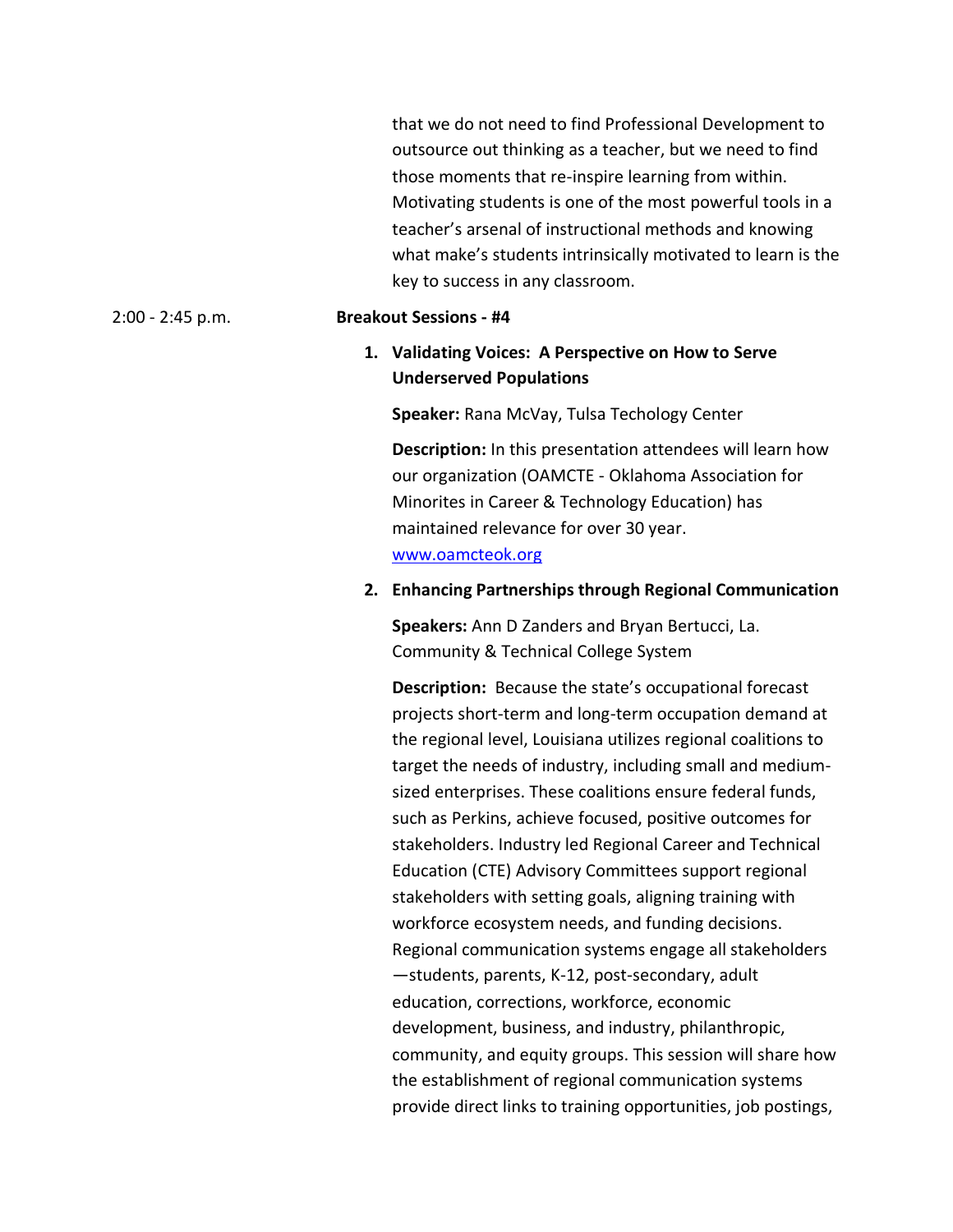required skill sets as well as all things CTE, including career guidance resources, job market insights, and business and industry partners. These virtual platforms aid continuous, creative, collaborative engagement with regional stakeholders, especially business and industry partners and guide decision-making at the regional and local level.

# **3. Letting Your Students Lead on a State Level in the National Technical Honor Society**

**Speaker:** Andrea Verser, Canadian Valley Technology Center

**Description:** How to build student leadership opportunities that allows NTHS to become a driver for student growth and achievement.

### 3:00 - 3:45 p.m. **Breakout Sessions - #5**

## **1. Keeping the Boat Afloat**

**Speaker:** Teresa Pinkston, Tulsa Technology Center **Description:** Enjoy a fun-filled session that will give you encouragement and motivation about how you lead. Engage in activities that make you think about who you are as a leader and how you can better understand the roles that leaders play. Participants will discuss activities and ideas as to how they will transition to support student leaders.

### **2. Leadership Succession Planning**

**Speakers:** Michael Culwell, Kiamichi Tech and Dr. Brent Casey, Eastern Oklahoma County Tech **Description:** This session will showcase how OKACTE, has taken a proactive approach to leadership succession planning within their association. Session attendees will learn about the development, implementation and outcomes the state's fellowship program has experienced.

# **3. The Great BIG Book of Everything CTE Speaker:** Jeff Eichman, Coldspring Oakhurst CISD **Description:** How do you know where you are; unless you know how you got there? This session will focus on information and topics that should be addressed in your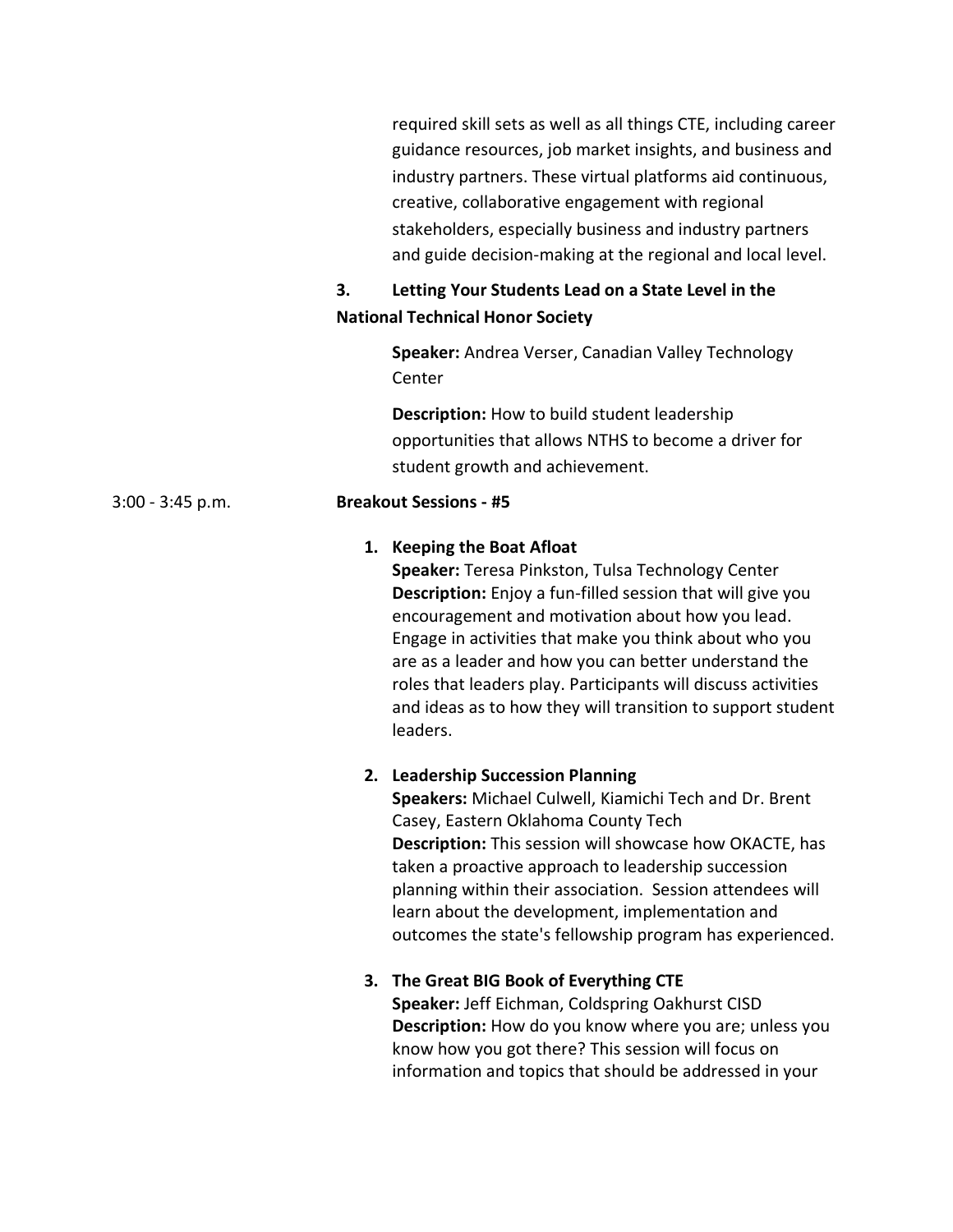CTE policy and procedure handbook, an essential for every district.

#### 4:00 – 5:00 p.m. **Welcome Reception** *– Sponsored by TIVA and CTAT*

#### **Friday, April 22, 2022**

9:00 - 9:45 a.m. **Breakout Sessions - #6**

**1. Cultivating Creative Skills for College and Career Success**

**Speaker:** Rosy Capron, Adobe

**Description:** Creativity and digital literacy are key to improving academic and professional outcomes, as well as institutional outcomes like retention and engagement.

In this session, a panel of Texas educators, administrators, students, and industry leaders will share practical strategies for helping students develop and demonstrate in-demand creative skills, launch their careers, and thrive in the future workforce.

Discussion topics will include:

Teaching creative skills Utilizing industry-recognized certifications Student portfolios Career exploration and preparation

# **2. "Emerging Technologies: A Gateway to Student Credentials/Certifications"**

**Speaker:** Dr. Jill Ranucci, CTE Consultant/ACTE Academic Integration Section Lead (NRS Division) **Description:** Today's technological challenges shift almost day to day. Global competition for in-demand tech related careers is at an all-time high and will continue to increase as the world ideologies, environmental factors, and hightech globalization flourishes. Students face challenging and life changing career decisions during formative years and once in secondary education, they are ready to begin mastering skills and earn credentials/certifications to enter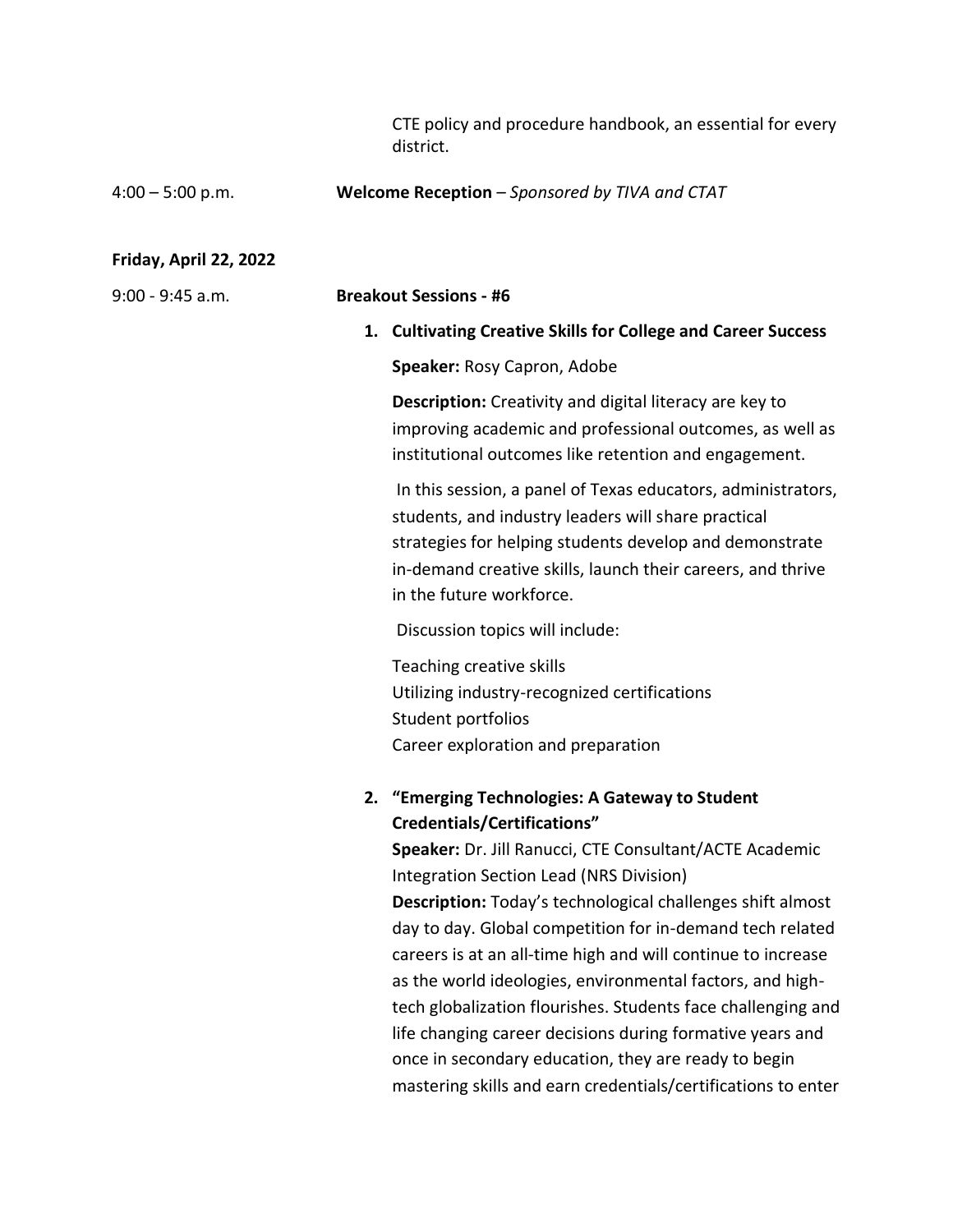the workforce and/or pursue higher education. Integrating rigorous CTE STEM curricula, Esports and academic curricula allows students to enjoy the benefit of graduating college, career, and military ready. Conference attendees will learn strategies to maximize STEM & IT Programs of Study participation and make relevant rigorous academic curricula in CTE courses. Attendees will connect the relevance of innovative curricula to help students successfully complete CTE programs/industry certifications while building a solid college prep portfolio. Integrating Science, Technology, Engineering and Math (STEM)/Career and Technical Education (CTE) programs into our curriculum offers endless opportunities for all learners. Certification courses that incorporate state standards/core standards/TEKS and capstone with an industry recognized certification can help influence district support for new and innovative CTE products.

#### **3. Partnerships and Pathways**

**Speaker:** Matt Clark, National Center for Construction Education and Research

**Description:** This presentation will explore the importance of business partnerships within a CTE Construction Program of Study. We will discuss how the pathways from high school and adult training programs into apprenticeship and other workforce development programs is positively affected by partnerships with construction organizations. Examples of best practices will be presented to provide participants with a framework for developing, implementing, and strengthening the partnerships to provide strong pathways for craft professionals.

#### 10:00 - 10:45 a.m. **Breakout Sessions - #7**

# **1. Teaching Project Management Skills to Enhance Projectbased Learning**

**Speaker:** Carol York, Cary High School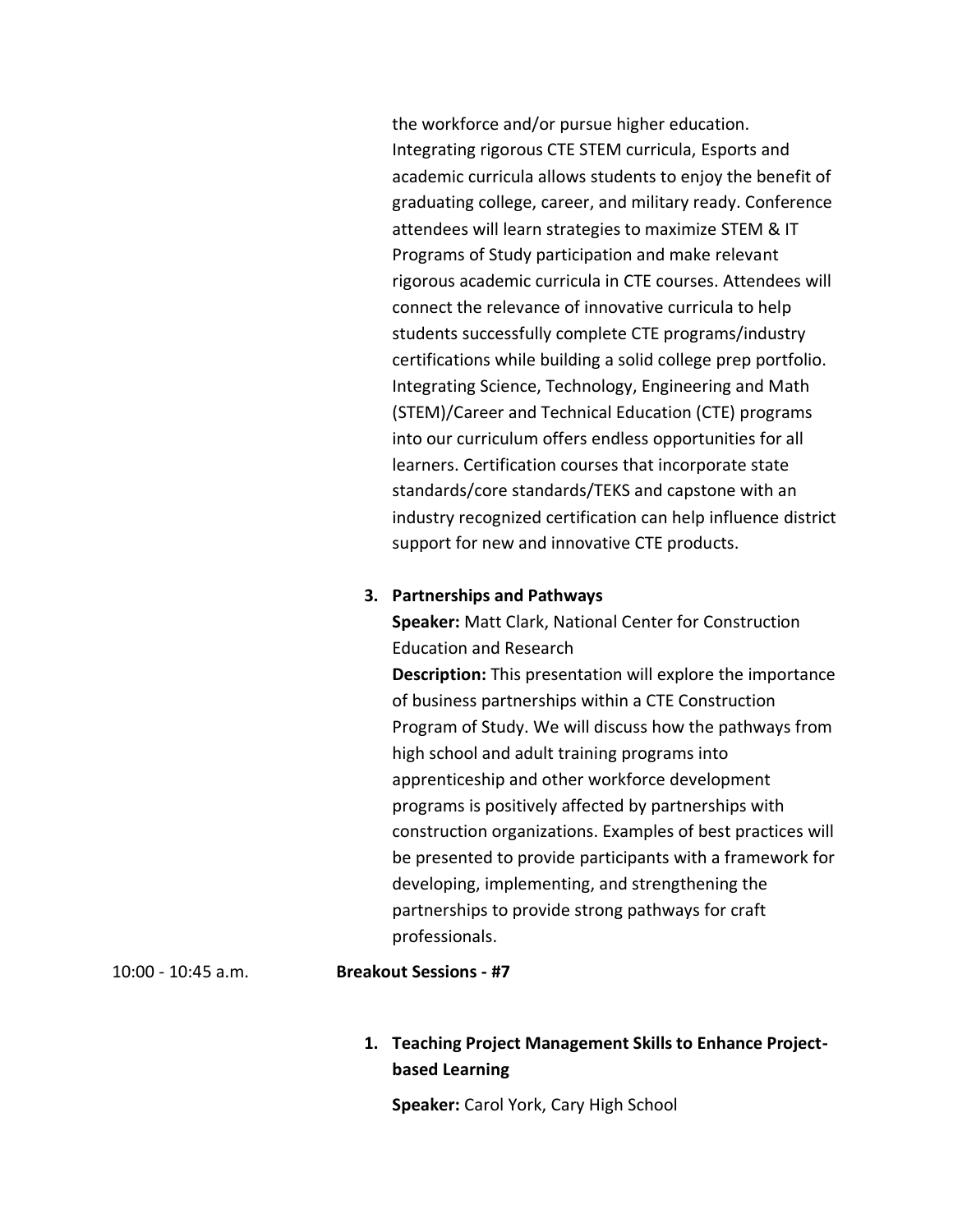**Description:** Project-based learning (PBL) is proven to be an effective way to engage and educate students. PBL empowers students to apply academic content in real-life scenarios and pushes them to communicate effectively, manage time, collaborate, and be creative.

However, when we, as teachers, start a project, we tend to heavily focus on equipping students with the academic content and less on practical application. How can we incorporate all the skills that are critical for project's success?

In this session, we will discuss how to effectively teach project management skills so students can truly take advantage of project-based learning in all classes and be better equipped to manage projects in their academic and personal lives.

#### **2. Using Strengths to Support Student Learning**

**Speakers:** Merrilee Saige-Alvarez, Organ Mountain High School/Las Cruces Public Schools and Michael Ogas, CTE/Las Cruces Public Schools

**Description:** "The secret of happiness is to count your blessings while others are adding up their troubles." ~William Penn

For almost two years, we as educators have had to adapt, change, modify, and adjust to in-person, remote, and hybrid learning. We have worked tirelessly to learn new technology, modify our curriculum to support students virtually, and still strive for high student success. Unfortunately for many of us, it has taken the toll on our physical, mental, and emotional health as well the health of the students we serve each day. During this workshop, we will focus on our strengths and using Positive psychology, which encourages us to question which thoughts and actions we can change to become happier. We will also explore ways to encourage our students to discover their strengths and how they can be used in the